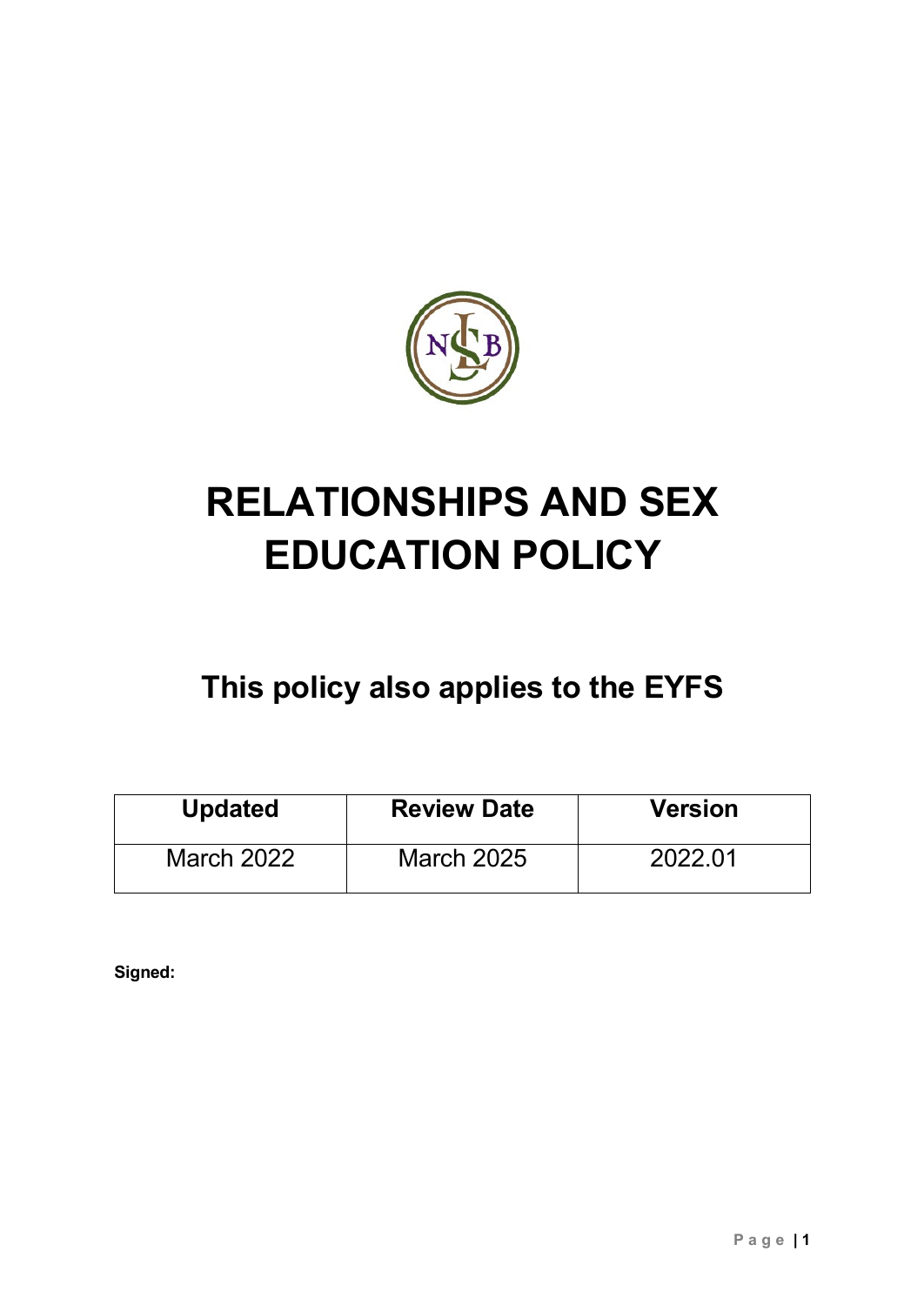#### **RELATIONSHIPS AND SEX EDUCATION POLICY**

This policy sets out details of RSE at Lyonsdown School and should be read in conjunction with other relevant policies, including: PSHCE, SMSC, EYFS Curriculum, RE, Pastoral Care and Pupil Support, Anti-bullying, Behaviour and Safeguarding and Child Protection Policy and Procedures.

#### **1 Context**

#### **1.1 Relationships Education in our school**

We believe Relationships Education is learning about emotional, social and physical aspects of our lives, about ourselves and our relationships. It enables pupils to develop essential life skills for building and maintaining positive, enjoyable, respectful and nonexploitative relationships. It equips pupils with information and skills they need to understand about themselves, their peers and people they meet in the wider community. It explores risks, choices, rights, responsibilities and attitudes. It will help pupils to develop skills to keep themselves and others safer, physically and emotionally, both on and off line. Relationships Education enables pupils to explore their own attitudes and those of others respectfully.

Relationships Education makes a major contribution to fulfilling our school's aims and ethos which are

- $\circ$  To provide education in a happy and secure environment where girls can thrive and achieve personal excellence.
- $\circ$  To offer a broad, balanced curriculum embracing the seven areas of learning in The Early Years Foundation Stage and the National Curriculum throughout the school with emphasis on Literacy and Numeracy.
- $\circ$  To prepare girls at 11+ to take up places in schools that are best suited to their needs.
- $\circ$  To develop independent thinking and an ability to express thoughts, feelings and opinions and develop creativity, imagination and presentation skills.
- o To be inclusive and respectful of the unique value of each individual, encouraging them to play their part in expressing themselves, within the family life of the school and in the wider world, whilst retaining Lyonsdown's Christian values.
- $\circ$  To encourage the development of confident, caring individuals and allow pupils opportunities to develop their own human values, learning respect for the feelings of others and developing confidence and self-esteem.
- o To develop pupils' confidence to participate in physical activities and to develop their presentation skills.
- $\circ$  To work in partnership with parents and to provide a high degree of pastoral care, enabling pupils to grow and look forward to being part of the modern world.

#### **1.2 Context of Wider PSHCE**

We deliver Relationships Education as part of our wider provision of Personal, Social, Health and Citizenship Education (PSHCE), which also includes Health Education. The aims of Relationships Education are further supported by interventions, extracurricular and enrichment activities we provide. For example, Girls on Board and mediation.

#### **1.3 Intent of Our Relationships Education Curriculum**

Through the delivery of Relationships Education, we intend to further our school's aims of providing a curriculum which is relevant to the needs of pupils, both now and in the future. It will enable pupils to develop knowledge, skills and attitudes which enhance their personal development and wellbeing. This will have a direct, positive effect on their progress and achievement in school.

All adults in school will work towards achieving these aims for Relationships Education. We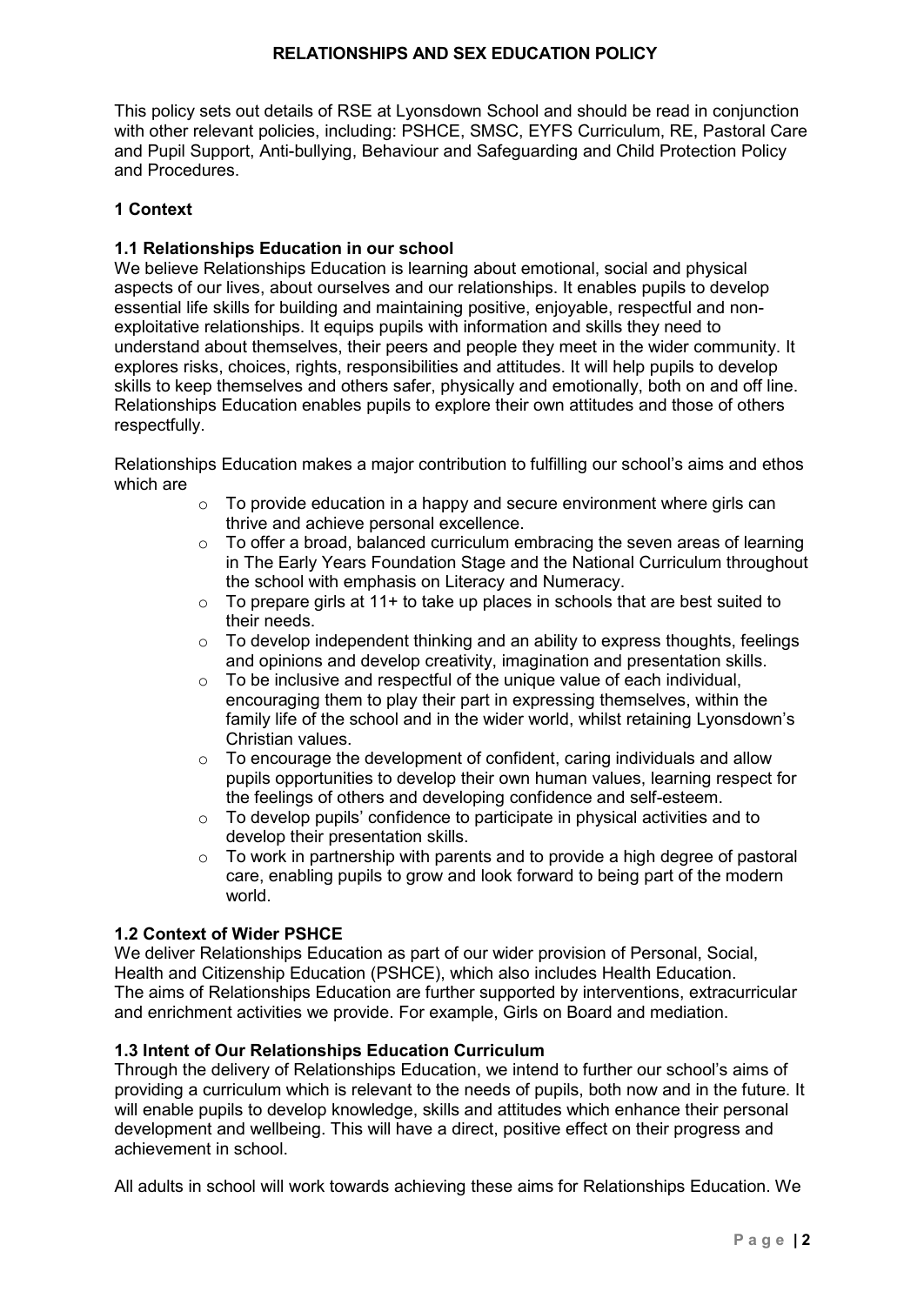seek to enable our children to:

- develop interpersonal and communication skills
- develop positive, personal values and a moral framework that will guide their decisions and behaviour
- respect themselves and others, their views, backgrounds, cultures and experiences
- develop respectful, caring relationships based on empathy, reciprocation and trust
- develop their ability to keep themselves and others safe, physically and emotionally, both on and off line
- develop their understanding of a variety of families and how families are central to the wellbeing of children
- recognise and avoid coercive and exploitative relationships
- explore relationships in ways appropriate to their age and stage of development
- value, care for and respect their bodies
- build confidence in accessing additional advice and support for themselves and others.

#### **2 Implementing Our Policy**

#### **2.1 Inclusion**

In relation to those with special educational needs or disability, we ensure our Relationships Education programme provides for those with additional needs. We recognise that those with SEND are often more vulnerable to sexual harassment and abuse and that we need to ensure that children are supported to develop appropriate strategies and attitudes to keep themselves safer. We consider:

- their level of vulnerability to coercion and pressure
- their previous experience of negative behaviours in peer or child-adult relationships
- their need to learn and demonstrate appropriate behaviour
- their need to develop self-esteem and positive body image
- the need to involve all staff, including support staff and parents/carers, in policy development, planning and training
- the management of personal care
- clarity about sources of support for pupils.

#### **2.2 Equality**

The [Equality Act 2010](http://www.legislation.gov.uk/ukpga/2010/15/contents) has special resonance in Relationships Education. Through this area of learning we seek to develop key interpersonal skills such as respect and empathy which enable pupils to understand the rights and responsibilities we all have towards one another. We strive to ensure that every child feels valued and represented in our school as a whole and specifically though our Relationships Education provision.

Under the provisions of the Equality Act, schools must not unlawfully discriminate against pupils because of their age, sex, race, disability, religion or belief, gender reassignment, pregnancy or maternity, marriage or civil partnership11, or sexual orientation (collectively known as the protected characteristics).

We will ensure that our provision of Relationships Education is not only equally accessible and inclusive for all pupils with protected characteristics, or who have family members with protected characteristics, but also that it reduces discrimination, advances equality of opportunity and encourages good relations between different groups.

In order to ensure that Relationships Education meets the needs of all:

• We will reflect a range of lifestyles and family structures so that all children see themselves and their families reflected back in the lessons.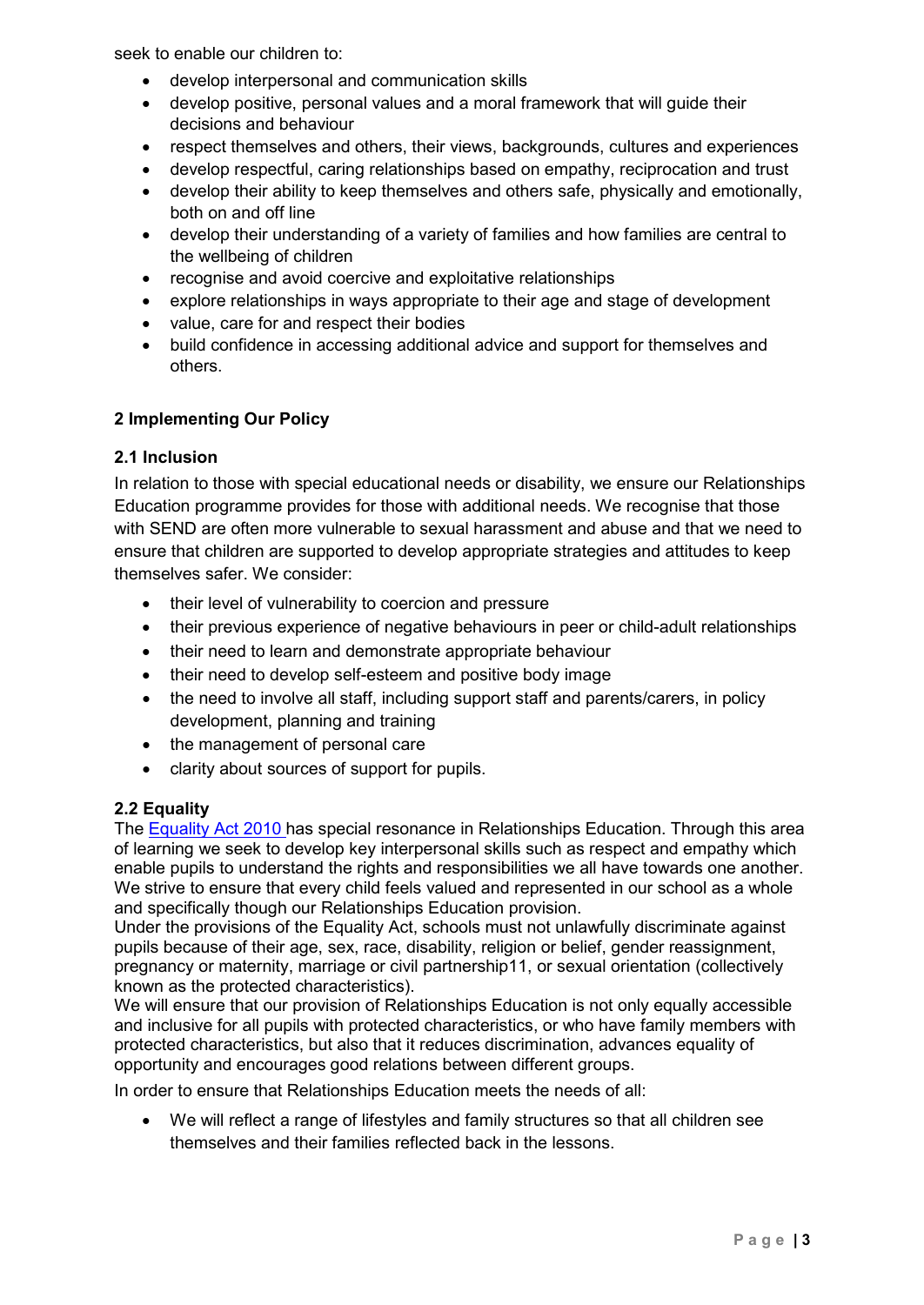- We will ensure that the law in relation to, for example, equality, marriage, online behaviours, sexuality, discrimination and violence are explained in age appropriate ways.
- Where there are different cultural or religious views about families, relationships or behaviours, we will share these to ensure children see their family views represented.
- We will not seek to gain consensus, but will accept and celebrate difference, and enable children to develop skills to do the same.
- We will, as appropriate, ensure that a variety of views and beliefs are reflected back to pupils.
- We will encourage respect and discourage abusive and exploitative relationships.
- We will not ask children to represent the views of a particular religious or cultural group to their peers, unless they choose to do so.

We support children in developing their knowledge about and attitudes towards diversity throughout units of work including:

- Diversity and Communities
- Family and Friends
- Beginning and Belonging

# **2.3 Safeguarding**

We understand the importance of high quality Relationships Education as we fulfil our statutory safeguarding duties. Relationships Education enables pupils to understand about mutual, consensual and reciprocated relationships in all their forms. Whether the children are learning about friendships, families, relationships in school or the wider community, they will be developing essential skills which underpin their ability to recognise abusive relationships. Teaching about 'Family and Friends' and 'Anti-bullying' enables us to fulfil our statutory duty to prevent 'peer-on-peer' abuse.

In the case of RSE and Personal Safety, we recognise that effective teaching may alert children to what is appropriate and inappropriate behaviour (including inappropriate sexual behaviour) and that there is an increased possibility that a disclosure relating to abuse may be made. RSE and Personal Safety enable us to fulfil our duty to prevent Female Genital Mutilation (FGM). All staff are aware of the Safeguarding and Child Protection procedures and will report disclosures or concerns to the Designated Safeguarding Lead (DSL) immediately.

**Sexually Active Pupils:** *There are extremely rare occasions where a primary-aged child, who is sexually active or contemplating sexual activity, approaches an adult. If this occurs in our school, it will be viewed as a child protection issue. The designated member of staff will follow Safeguarding Procedures and seek advice from the DSL.*

# **2.4 Development of the Policy**

This policy has been developed in consultation with pupils, staff, governors and parents/carers. The consultation period followed the provision of information about the duties and statutory elements which have to be included in Relationships Education. It has also included gathering views on needs and priorities for the school community.

All views expressed by pupils, staff, governors and parents/carers about the policy have been considered. Consultation did not give a veto to individual members of the school community. The final decision on policy and delivery has been made by the school, having listened to the needs and views of the school community.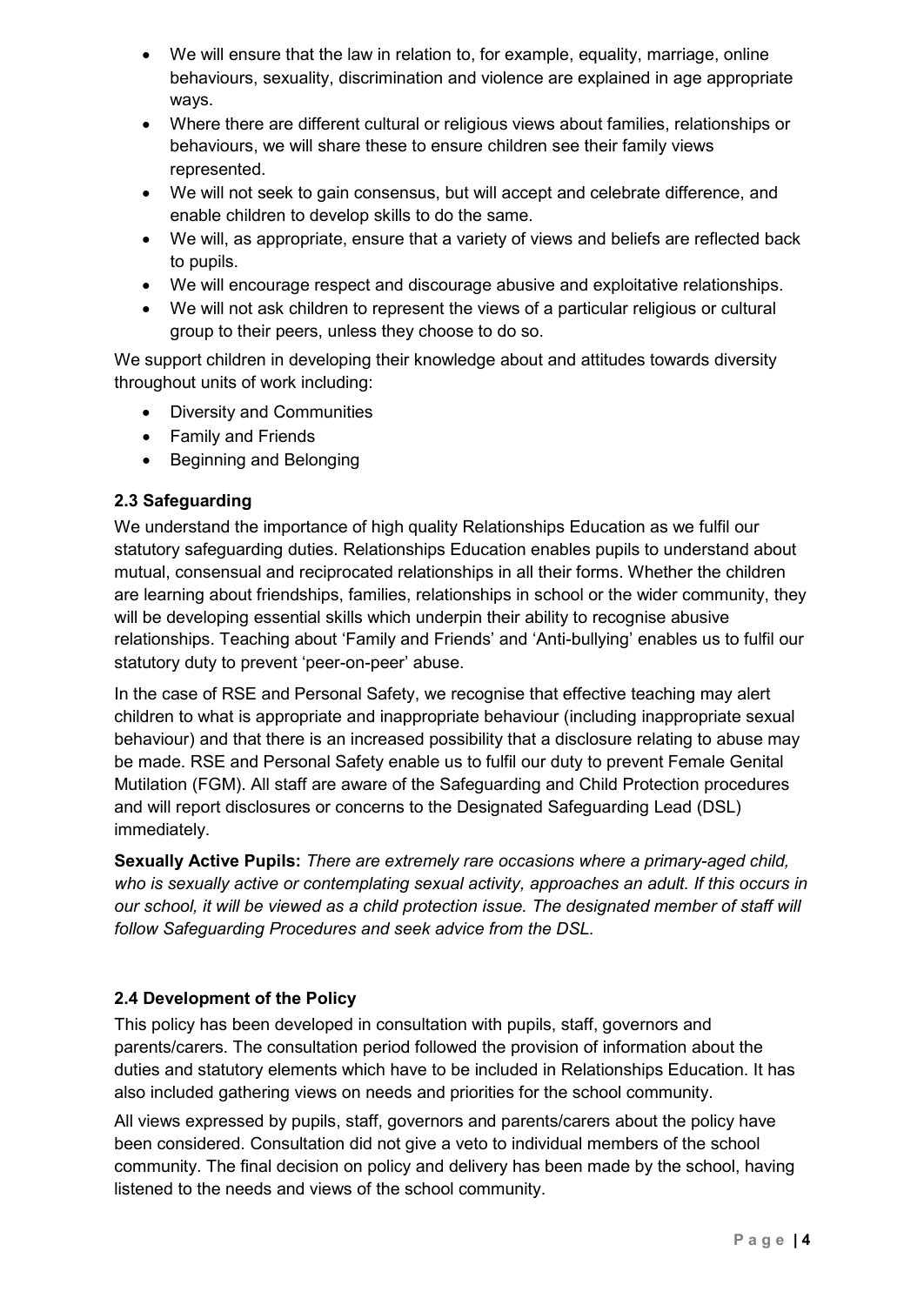# **2.5 Consulting on our Policy**

Before consultation activities, parents/carers, pupils and other stakeholders have been given information about Relationships Education and associated duties in ways which are accessible to them. They have been asked for their views about appropriate ages for particular topics, to share relevant views and beliefs and to consider the suitability of the school's aims for Relationships Education.

Parents/carers were invited to a Zoom meeting and pupils have been consulted directly through structured lesson content.

Further consultation with parents/carers and pupils will be carried out when the policy is reviewed, which happens at least every 3 years.

## **3 Involving the Whole School Community**

## **3.1 Working with Staff**

PSHCE, including RSE, is taught explicitly by the PSHCE Subject Co-ordinator throughout Key Stage 1 and 2. However, teaching Relationships Education is the responsibility of all staff and can be very rewarding, but we understand that, in order to feel confident, staff need opportunities to develop their own knowledge, skills and attitudes. We recognise that every adult has different personal beliefs and attitudes, but that all staff must understand and comply with their duties connected with safeguarding, equality and inclusion.

# **3.2 Engaging with Pupils**

We will involve pupils in the evaluation and development of their Relationships Education in ways appropriate to their age. We will seek opportunities to discuss children's views about the content of their PSHCE lessons.

- We will engage the pupils in assessment activities to establish their development needs, for example 'Draw and Write' activities.
- We will encourage pupils to ask questions as they arise by providing anonymous question boxes if they feel unable to do so directly.
- We will ask pupils to reflect on their learning and set goals for future learning.
- We will consult pupils during lessons about their perception of the strengths of our Relationships Education provision and the areas to be further developed.

#### **3.3 Working with Governors**

This policy has been developed with governor involvement, so that the governors are able to fulfil their statutory duties.

It is the responsibility of the governors to ensure, through consultation, that the Relationships and Sex Education Policy reflects the needs and views of our community.

In order to facilitate this process, the Relationships Education Policy will appear annually on the agenda of one governors' meeting. The policy will be available on the school's website. The Governors Education Committee will monitor PSHCE (including Relationships Education).

It is the role of governors to ensure that:

- pupils make progress in Relationships Education in line with the expected educational outcomes
- the subject is well led, effectively managed and well planned
- the quality of provision is subject to regular and effective self-evaluation
- teaching is delivered in a way which is accessible to all
- clear information is given to parents/carers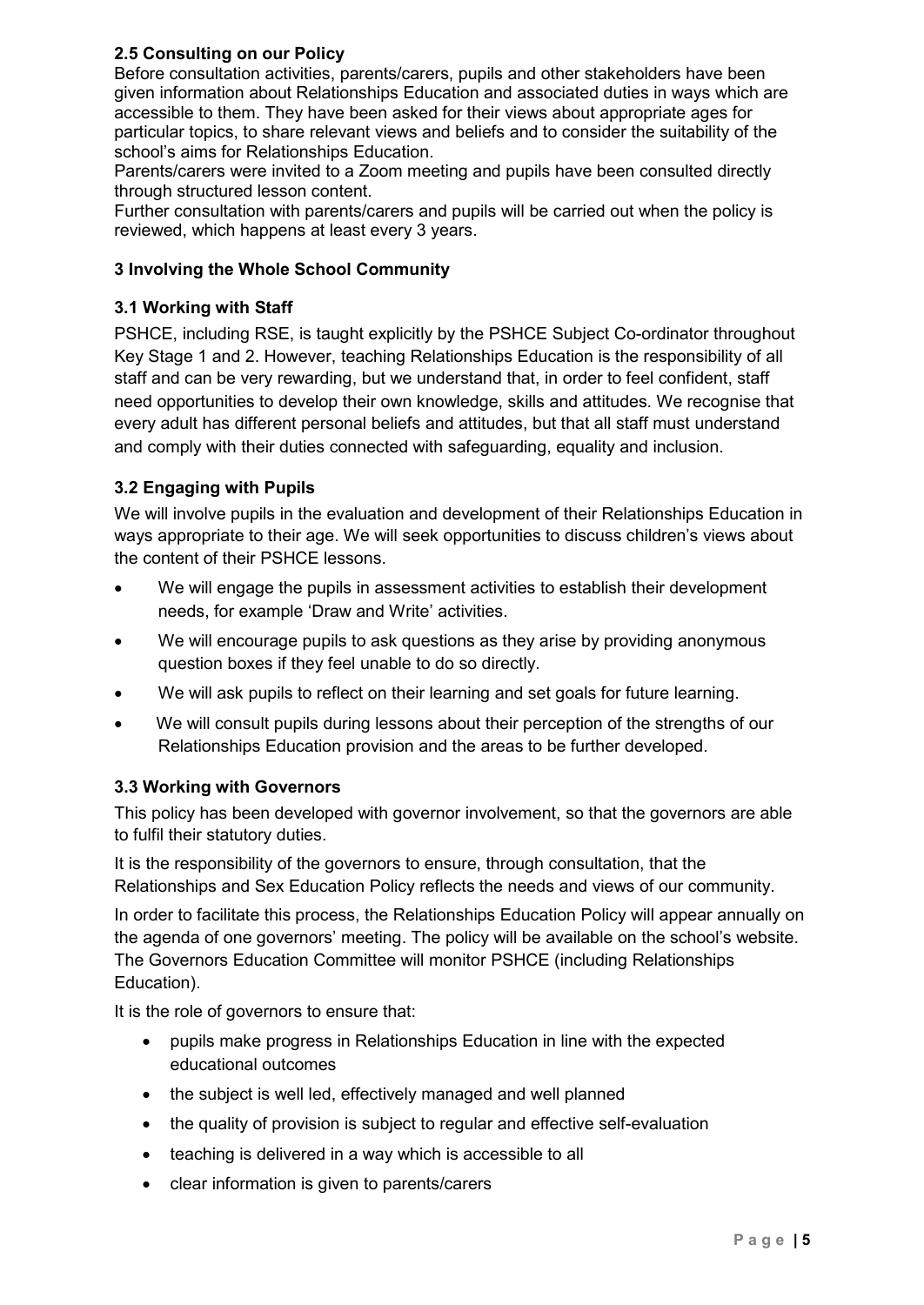• the subject is resourced and taught in a way which enables the school to fulfil statutory requirements.

# **3.4 Communicating with Parents/Carers**

Parents/carers are the first educators of their children about relationships, emotions, empathy, respect and growing up. We recognise that many children like to receive information about relationships from their parents/carers in addition to their learning in school. Therefore we seek to work in partnership with parents/carers when planning and delivering Relationships Education. We will encourage this partnership by:

- Sharing details of our curriculum on our website
- Informing parents/carers via the termly curriculum synopsis of forthcoming Relationships Education topics e.g. characteristics of healthy family life, the importance of respecting others and of self-respect
- Inviting parents to learn more about the approach used in Relationships Education and RSE
- Informing parents/carers about PSHCE, Relationships Education and RSE programmes as their child joins the school through the school prospectus and website
- Providing supportive information about parents'/carers' role in Relationships Education
- Inviting parents/carers to discuss their views and concerns about Relationships Education on an informal basis through drop ins, telephone conversations or email
- Signposting parents/carers to sources of support to help them address the needs of their child or build their own confidence in talking about relationships with their children
- Sharing details of resources we will be using.

# **3.5 Working with External Agencies and the Wider Community**

We believe that all aspects of Relationships Education are most effectively taught by those who know our pupils well and are aware of their needs. We encourage visitors to our school, who may enhance, but never replace, our planned provision. We will work closely with visitors to ensure that the needs of our pupils are met.

We will follow this Code of Practice when working with visitors:

- The care and management of pupils is the responsibility of the school at all times.
- In class teaching situations, visitors will not be asked to work alone with pupils, but will be supported by a member of staff.
- The school will know whether visitors are DBS checked and arrangements will be made to accompany them as appropriate.
- All visitors will be made aware of the content and principles of this Policy, prior to their visit.
- All lessons will be planned by the PSHCE Co-ordinator, taking account of the age and needs of the group and the context of the work within the Relationships Education programme.
- Visitors will be reminded that, whilst contributing to Relationships Education in a classroom setting, they must adhere to the same confidentiality code as staff members. Class teaching must be seen as separate from health or other targeted interventions to support wellbeing.
- Any resources which a visitor wishes to use or distribute will be discussed and agreed with the PSHCE Co-ordinator beforehand.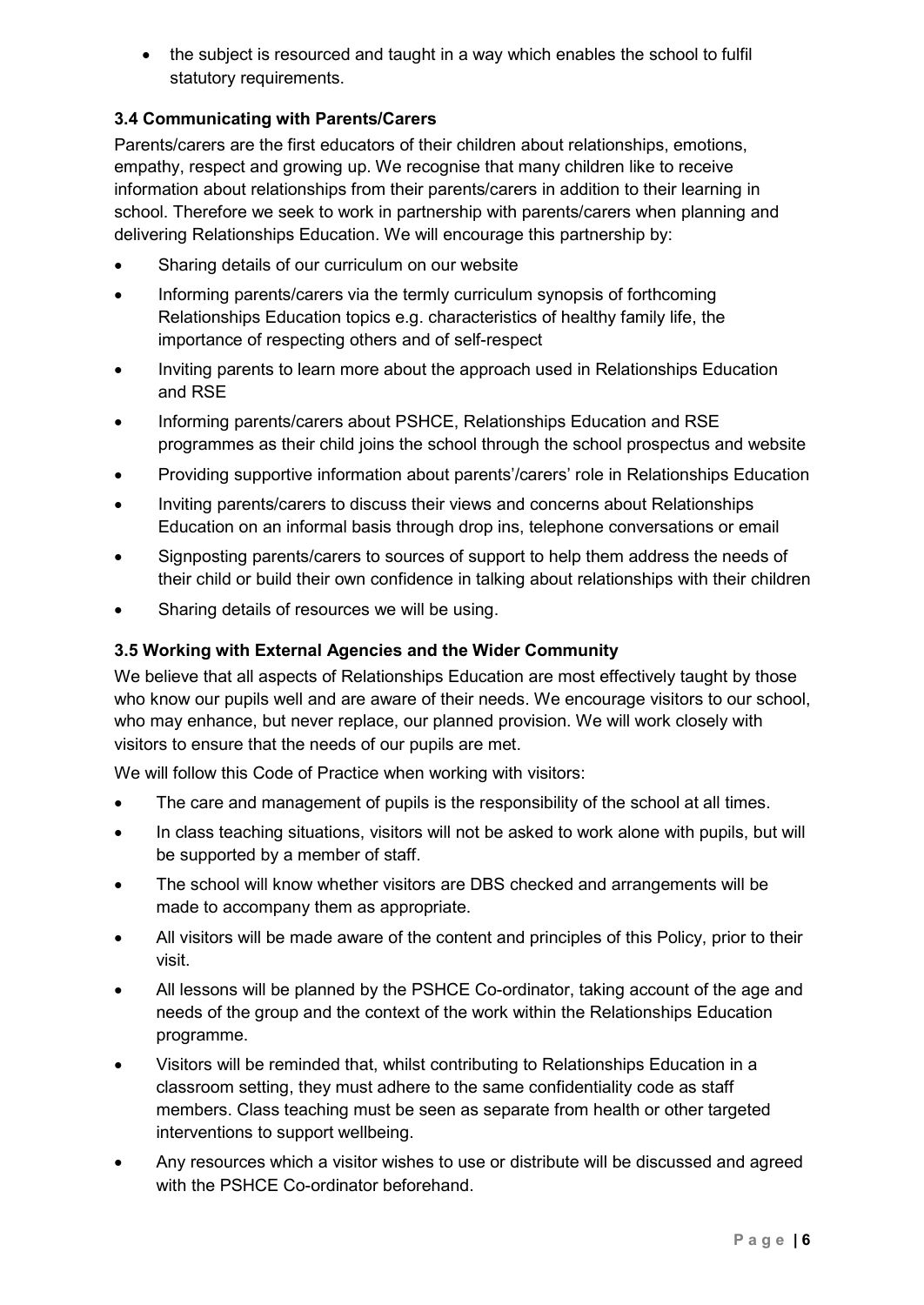The contributions of visitors will be regularly monitored and evaluated.

# **4 Curriculum Organisation**

Our Relationships Education Curriculum (see appendix) is wholly consistent with the DfE statutory requirements for Relationships Education and Health Education (2020), National Curriculum (2014), other DfE, Ofsted and ISI guidance. It also reflects best practice described by the Sex Education Forum and PSHE Association. We consider Relationships Education to be a continuous process of learning, which begins before the children enter our school and continues into adulthood. We have planned a curriculum appropriate to each age group with a spiral of progression. All adults working with children have a part to play in supporting the delivery of Relationships Education.

Relationships Education is learning about:

- Families and People who care for me
- Caring Friendships
- Respectful Relationships
- Online Relationships
- Being Safe

Our PSHCE topic structure does not separate delivery of Relationships Education from Health Education and wider PSHCE. We deliver topics which, taking the lead from children's lived experiences, consider related themes including development of knowledge, skills and attitudes in an integrated way. The topics where Relationships Education is a significant driver are:

- Anti-bullying
- Digital Lifestyles
- Diversity and Communities
- Family and Friends
- Managing Change
- My Emotions
- Personal Safety
- Relationships and Sex Education

Also: Working Together, Beginning and Belonging, Rights, Rules and Responsibilities

Relationships Education will be taught in:

- PSHCE through designated lessons and circle time
- Other curriculum areas, especially Science, English, RE, PE and computing
- Enrichment activities, especially assemblies, growth mindset approaches, social skills groups, involvement in school trips and adventurous activities.

# **4.1 Teaching Methodologies**

The PSHCE Co-ordinator use a range of teaching methodologies where skills such as communication, compromise and negotiation are practised in classroom situations and where attitudes such as respect and empathy are modelled and discussed ensuring group work, debate, taking other people's view points and working together are practised in all PSHCE lessons and across the wider curriculum. Our Relationships Education lessons are not simple opportunities to give information, but to explore views and perspectives and develop possible solutions through discussion and interaction.

In keeping with this approach we base our curriculum on a series of questions children will have the opportunity to engage with, rather than banks of knowledge they will acquire.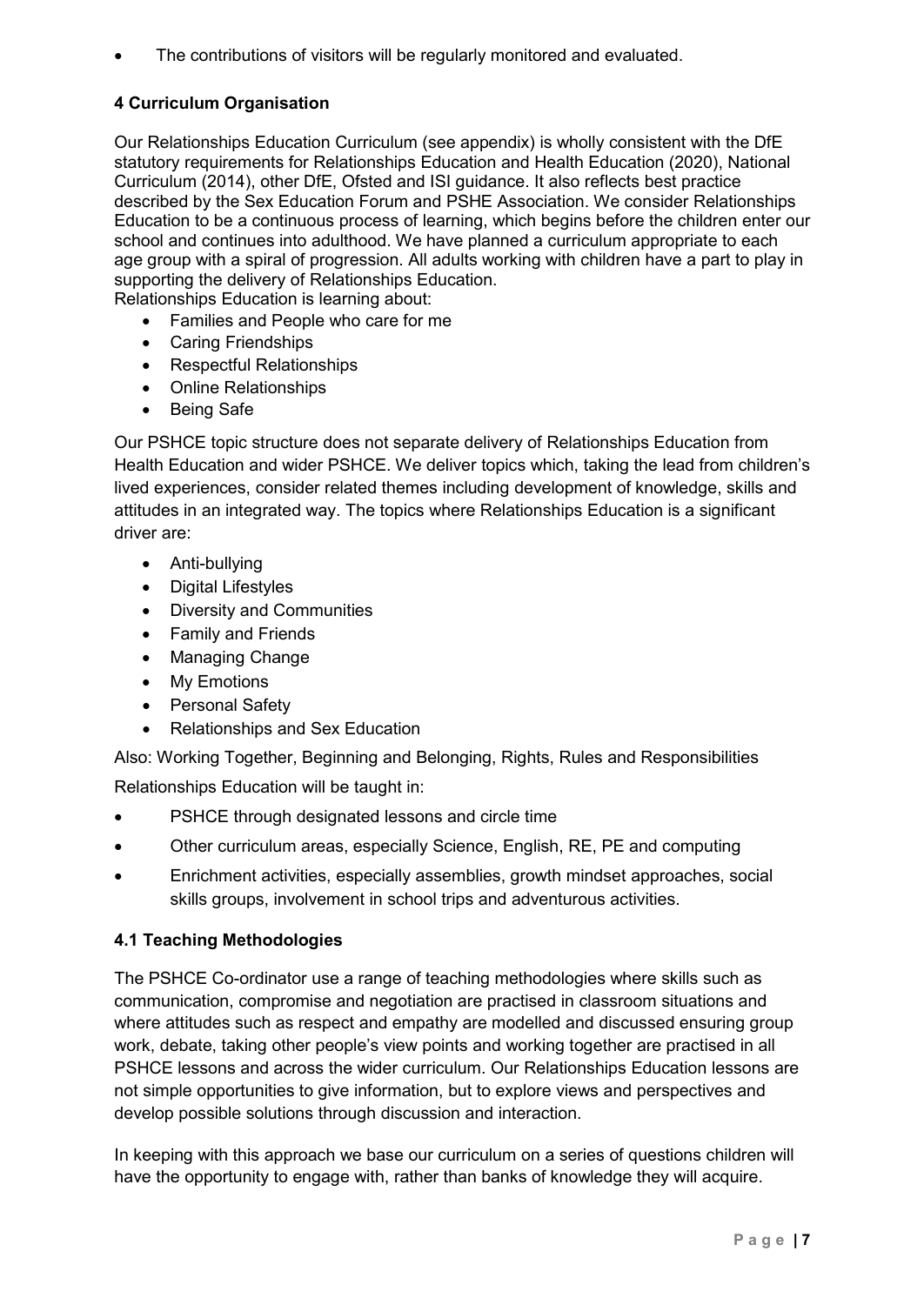**Ground Rules:** Relationships Education is taught in a safe, non-judgemental environment where all adults and children are confident that they will be respected. Specific ground rules will be established at the beginning of any Relationships Education work, in addition to those already used in the classroom. They will cover the following areas:

- appropriate use of language
- the asking and answering of personal questions
- strategies for checking or accessing information.

**Distancing Techniques:** In order to protect children's privacy, we will employ teaching and learning strategies which enable children to discuss issues without disclosing personal experience. For example, we will use fiction, puppets, case studies, role-play, videos to enable children to share ideas and opinions and to practise their decision-making skills in a safe learning environment.

# **4.2 Anti-bullying**

See Anti-bullying Policy.

# **4.3 Relationships and Sex Education (RSE)**

We recognise that children learn about relationships and their growing and changing bodies at home and at school. We believe that a partnership between home and school is the most supportive environment for learning in this area. At school children learn about RSE topics though planned lessons, but also through wider provision and our inclusive school environment.

In addition to our broad aims for Relationships Education, in our planned lessons on Relationships and Sex Education we aim to ensure that children:

- develop understanding of the value of marriage, stable relationships and family life as a positive environment for bringing up children
- name the private parts of the body confidently and communicate with trusted adults to keep themselves safe
- be prepared for puberty and the emotional and physical effects of body changes, including menstrual wellbeing
- understand the attitudes and skills needed to maintain personal hygiene

Our topic, RSE, combines elements of Relationships Education (e.g. learning about families, personal safety and emotional wellbeing) with aspects of Health Education (e.g. learning about the spread of illnesses and the changing adolescent body). This combination offers the best location for our provision of non-statutory sex education. Although 'RSE' as a subject is not statutory at primary level, many aspects of our RSE topic are statutory parts of Relationships Education and Health Education. Some elements of our RSE topic are part of the statutory National Curriculum for Science (e.g. the biological aspects of puberty, reproduction and the spread of viruses).

We will ensure that children receive teaching about puberty in Years 4, 5 and 6 in order to prepare them for the physical, emotional and social changes they are approaching or undergoing. We will review the age at which puberty is introduced depending on the needs of each cohort.

We understand that at times children will benefit from varying methods of delivering the RSE curriculum. We will ensure there are positive educational reasons for each method of delivery.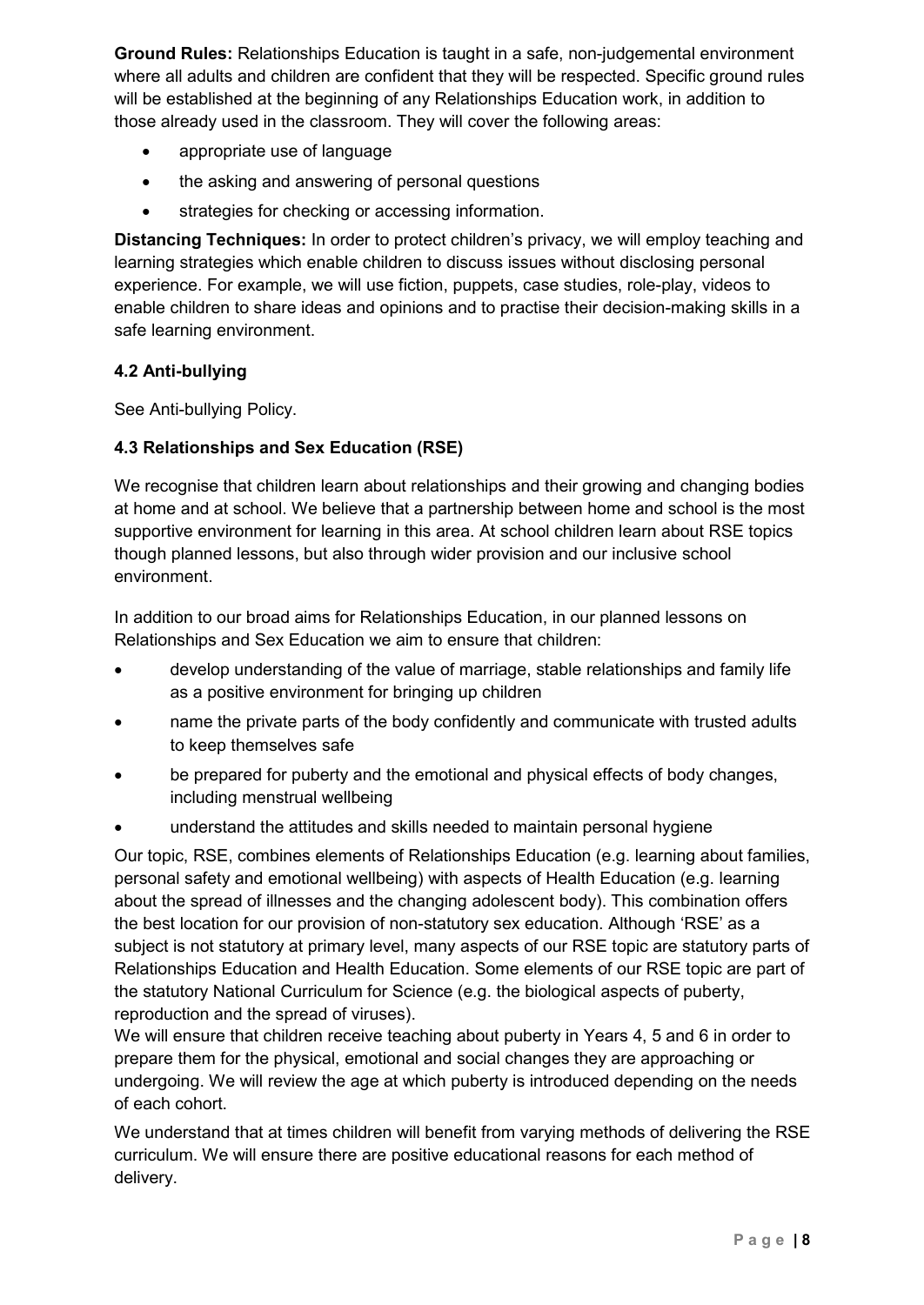# **4.4 Curriculum Materials and Resources**

We will primarily use the Cambridgeshire Primary Personal Development Programme and the resources recommended within it when planning and delivering Relationships Education. We will avoid a 'resource-led' approach, instead focussing on the needs of the children and our planned learning objectives. We will carefully select resources which meet these objectives. We will evaluate teaching resources thoroughly before using them. We will select resources which:

- are consistent with our curriculum for Relationships Education
- relate to the aims and objectives of this policy
- are suitable to the age, maturity, needs, linguistic proficiency and ability of the children
- appeal to adults and children
- are up-to-date in factual content
- are produced by a reputable organisation
- do not show unfair bias e.g. towards a commercial product, religious view point
- avoid racial, gender, sexual, cultural and religious stereotyping and heteronormativity
- encourage active and participative learning
- conform to the statutory requirements for Relationships Education.

In addition, the English Co-ordinator ensures our Emmeline Pankhurst Library stocks books which reflect diversity in our society.

# **4.5 Safe and Effective Practice**

In our school we clearly communicate with staff, pupils and parents/carers that:

- Staff are unable to offer absolute confidentiality.
- We will reassure children that staff will act in their best interests and that this may involve sharing information if the child is at risk of harm.
- Children will be told if information is to be shared (taking special care with very young children or those with significant special needs) and will be offered appropriate support.
- Health professionals will ensure that children are aware of the boundaries of confidentiality when beginning work with classes.

**Answering Questions:** We acknowledge that sensitive and complex issues will arise in Relationships Education, as pupils will naturally ask questions. When spontaneous discussion arises, it will be guided in a way which reflects the stated school aims and curriculum content. As a first principle, we will answer questions relating to the planned curriculum for that age group or below to the whole class. We will answer questions relating to areas beyond the planned curriculum for that age group, in a sensitive and age appropriate way, only to the pupil/s who have asked the question. Teachers may decide to inform families about questions which go beyond the planned curriculum, in order to further home/school partnerships. If a member of staff is uncertain about the answer to a question which goes beyond the curriculum, or indeed whether they wish to answer it, they will seek guidance. In some cases the question will reach beyond the planned curriculum for Year 6 and the question will not be answered in school. The child will be asked if they would like support to ask their questions at home or to another trusted adult.

When answering questions, we shall ensure that sharing personal information by adults, pupils or their families is discouraged. Where the question indicates the need for pastoral support, the conversation will be deferred to a time outside the teaching session and other colleagues may be involved. Where a question or comment from a pupil in the classroom indicates the possibility of abuse, coercion or exploitation, teachers will pass this information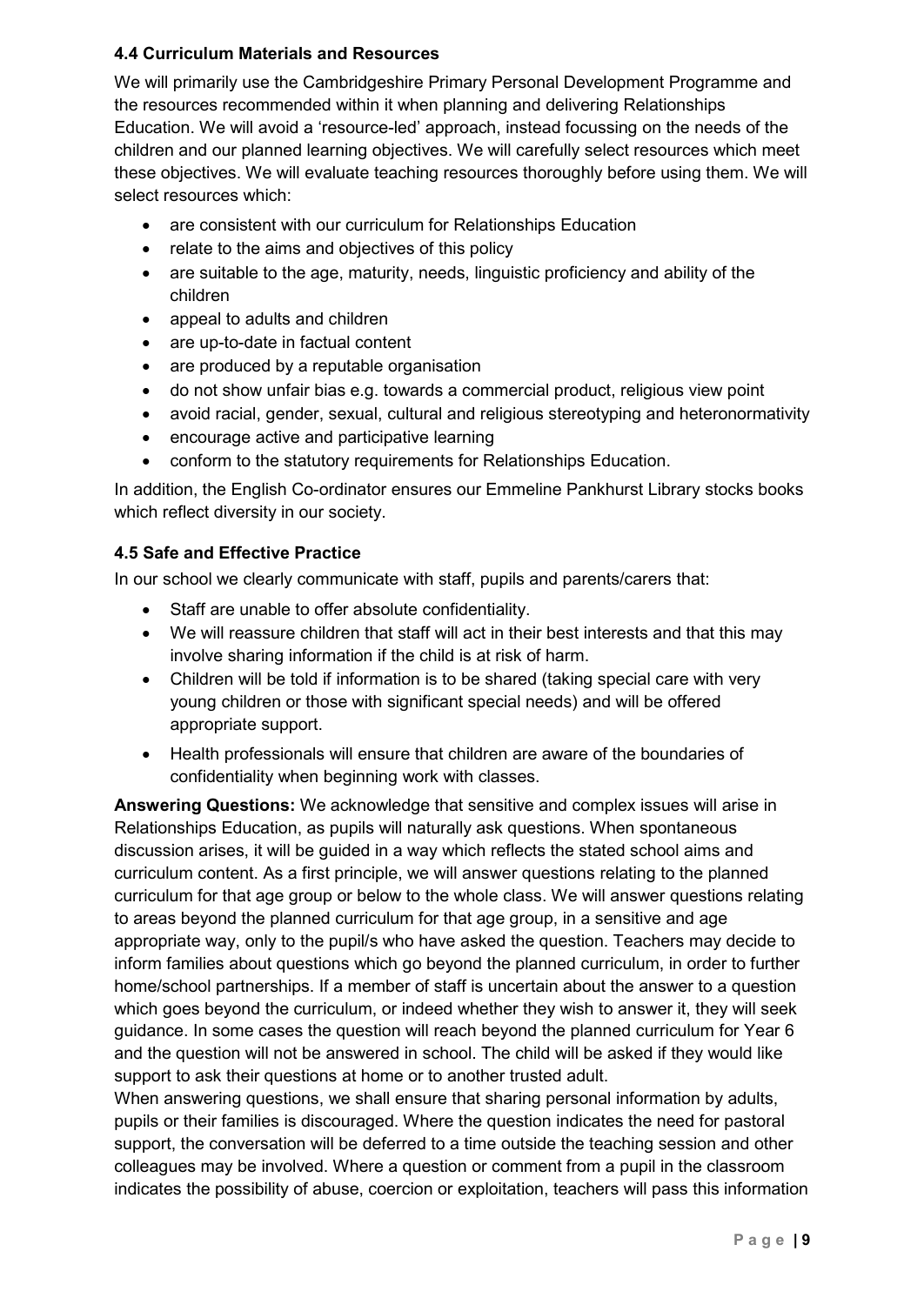to the DSL in line with the school Safeguarding policy.

**Sexually Active Pupils:** There are extremely rare occasions where a primary-aged child, who is sexually active or contemplating sexual activity, approaches an adult. If this occurs in our school, it will be viewed as a child protection issue. The designated member of staff will follow Safeguarding Procedures and seek advice from the DSL.

# **4.6 Assessment, Recording, Reporting**

Relationships Education will be assessed in a variety of ways, including the use of selfassessment and teacher assessment. Guidance provided in the Cambridgeshire Primary PDP will be used.

After each unit the PSHCE Co-ordinator will reflect on the effectiveness of learning in particular units of work, making changes to the plans for the following year.

Class record books can be used to record whole class discussions and group work in PSHCE.

# **5 Sex Education Policy**

## **5.1 Definition of Sex Education**

Following guidance from the DfE, we define Sex Education as learning about 'how a (human) baby is conceived and born'.

This extends the learning about sexual reproduction in 'some plants and animals' required through the Science national curriculum. It also complements the statutory requirement to teach about puberty as part of Science and Health Education, as understanding sexual reproduction in humans enables children to understand the processes of puberty.

#### **5.2 Consultation about Sex Education**

We have a taken into account the DfE's recommendation that all primary schools have a Sex Education Programme and we understand that this is not statutory. We understand that our teaching in sex education must be tailored to the needs and physical and emotional maturity of the pupils.

Parents/carers, governors and pupils have been consulted about this and our school has decided that we will offer content in Sex Education in the context of Relationships Education and RSE.

# **5.3 Content of Sex Education**

The content of our Sex Education programme will be gradually developed in an age appropriate way. The children will not learn about human sexual reproduction until Year 6. Foundation Stage (taught by Form Teacher)

- Find out about and identify some features of living things and objects and events they observe.
- Have a developing awareness of their own needs, views and feelings and be sensitive to the needs, views and feelings of others.
- Form good relationships with adults and peers.
- Dress and undress independently and manage their own personal hygiene.

#### Key Stage 1

Through the statutory science curriculum:

- know that animals, including humans, move, feed, grow and reproduce;
- know that humans and other animals can produce offspring and these grow into adults;
- recognise and compare the main external parts of the bodies of humans and other animals;
- recognise similarities and differences between themselves and others, and to treat others with sensitivity.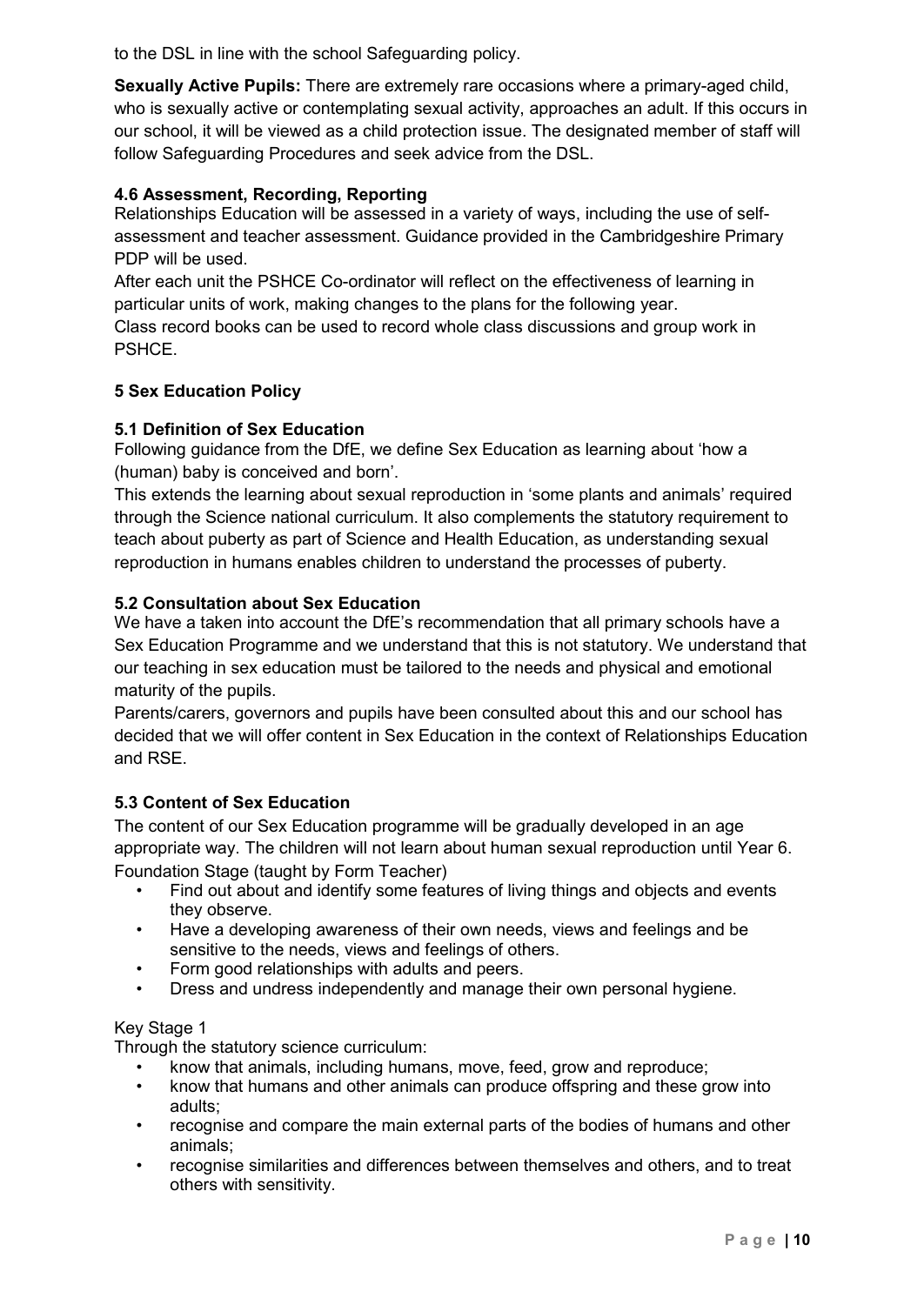Through the non-statutory PSHCE curriculum most relevant to RSE:

- know about the process of growing from young to old and how people's needs change;
- know the names of the main parts of the body;
- know rules for, and ways of, keeping safe…and about people who can help them to stay safe;
- recognise how their behaviour affects other people;
- identify and respect the differences and similarities between people:
- know that families and friends should care for each other.

#### Key Stage 2

Through the statutory science curriculum learn:

- that the life processes common to humans and other animals include nutrition, movement, growth and reproduction;
- about the main stages of the human life cycle;
- that micro-organisms are living organisms that are often too small to be seen, and that they may be beneficial or harmful [for example, in causing disease].

Through the non-statutory PSHCE curriculum most relevant to RSE:

- to recognise as they approach puberty, how people's emotions change at that time and how to deal with their feelings towards themselves, their family and others in a positive way;
- about how the body changes as they approach puberty;
- to recognise the different risks in different situations and then decide how to behave responsibly, including...judging what kind of physical contact is acceptable and unacceptable;
- that their actions affect themselves and others, to care about other people's feelings and to try to see things from their point of view;
- that pressure to behave in an unacceptable or risky way can come from a variety of sources, including people they know, and how to ask for help and use basic techniques for resisting pressure to do wrong;
- to be aware of different types of relationships, including marriage and those between friends and families, and to develop the skills to be effective in relationships;
- that differences and similarities between people arise from a number of factors, including cultural, ethnic, racial and religious diversity, gender and disability.

More specifically, Year 4 are taught about puberty in girls in the summer term, Year 5 are taught about puberty in girls and boys in the spring term and Year 6 are taught about reproduction and birth in the spring term. Sessions specifically on reproduction and birth can be opted out of. The amount of sessions spent on each of these is variable and dependent on the needs of the children.

#### **5.4 Teaching Methodologies**

In Sex Education there is a certain amount of knowledge which has to be imparted. The facts are given in an accessible way using a range of approaches, such as picture books and scientific descriptions. We will avoid resource-led approaches which rely on worksheets or lengthy audio visual resources. Pupils will be asked to consolidate their learning in ways which enable them to develop skills to discuss sexual body parts and functions confidently.

#### **5.5 Delivery of the Sex Education Curriculum**

Sex Education will be delivered as part of our topic called Relationships and Sex Education (RSE) by the PSHCE Co-ordinator, who knows the needs and natures of the children. range of teaching methods are used to teach RSE. These include use of film clips, discussion, sample packs of sanitary protection and looking at case studies.

Parents/carers will be informed by email about the content of the curriculum in advance of teaching and will be invited to talk to the PSHCE Co-ordinator in the first instance if they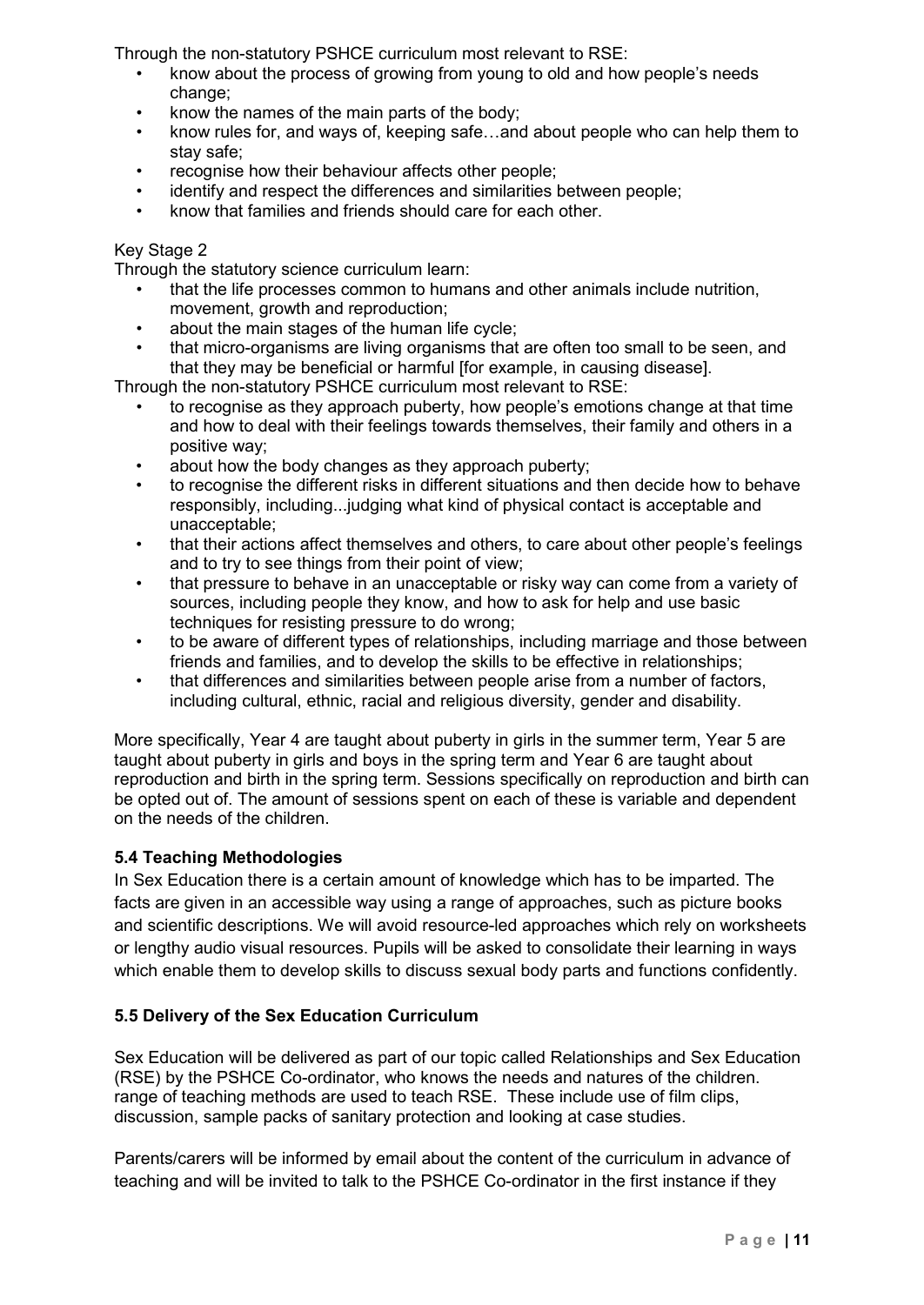have questions.

# **5.6 Right to be excused from Sex Education**

The Relationships Education, RSE, and Health Education (England) Regulations 2019 have made Relationships Education compulsory in all primary schools. However, Sex Education is not compulsory in primary schools. We are able to determine whether we need to cover any additional content on sex education to meet the needs of their pupils., although it is not a requirement.

Parents/carers have the right to request that their child be excused from some or all of Sex Education delivered as part of statutory Relationships Education. The only elements from which a child can be removed are conception and birth. Before granting any such request the Head Teacher or PSHCE Co-ordinator will discuss the request with parents/carers (and if appropriate with the child) to ensure that their wishes are understood and to clarify the nature and purpose of the curriculum. The educational, social and emotional benefits for the child of being part of the lessons will also be discussed. We will record the discussion and the outcomes.

We will offer support to parents/carers who wish to deliver Sex Education at home. If a pupil is excused from Sex Education, we will ensure that the pupil receives appropriate, purposeful education during the period of withdrawal.

The parents/carers will be asked to reconfirm their decision to withdraw their children from Sex Education each time a Sex Education element is planned for their child.

#### **6 Monitoring, Review and Evaluation**

Monitoring, review and evaluation of the Policy is the responsibility of the PSHCE Coordinator and Head Teacher. The governing body will ask for information relating to the effectiveness of the policy when it is monitored every year. Information will be gathered from the Head Teacher, the PSHCE Co-ordinator, parents/carers and pupils to inform judgements about effectiveness.

The policy will be comprehensively reviewed with engagement from members of the school community every three years, or sooner if an issue or incident occurs which warrants it. A general review will occur yearly.

Information gathered to inform the comprehensive review may include information about pupil progress and attainment, feedback from the teachers about the curriculum provision and staff confidence, views, comments, concerns and the level of parent/carer withdrawal from Sex Education.

# **7 Appendices**

#### **7.1 Linked National Documents**

RSE and Health Education Children and Social Work Bill 2017. Sex and Relationships Education for the 21<sup>st</sup> Century'. Equality Act 2010 Keeping Children Safe in Education

#### **7.2 Our Charter: Working Together in RSE**

We are all committed to working towards the implementation and development of the following entitlements.